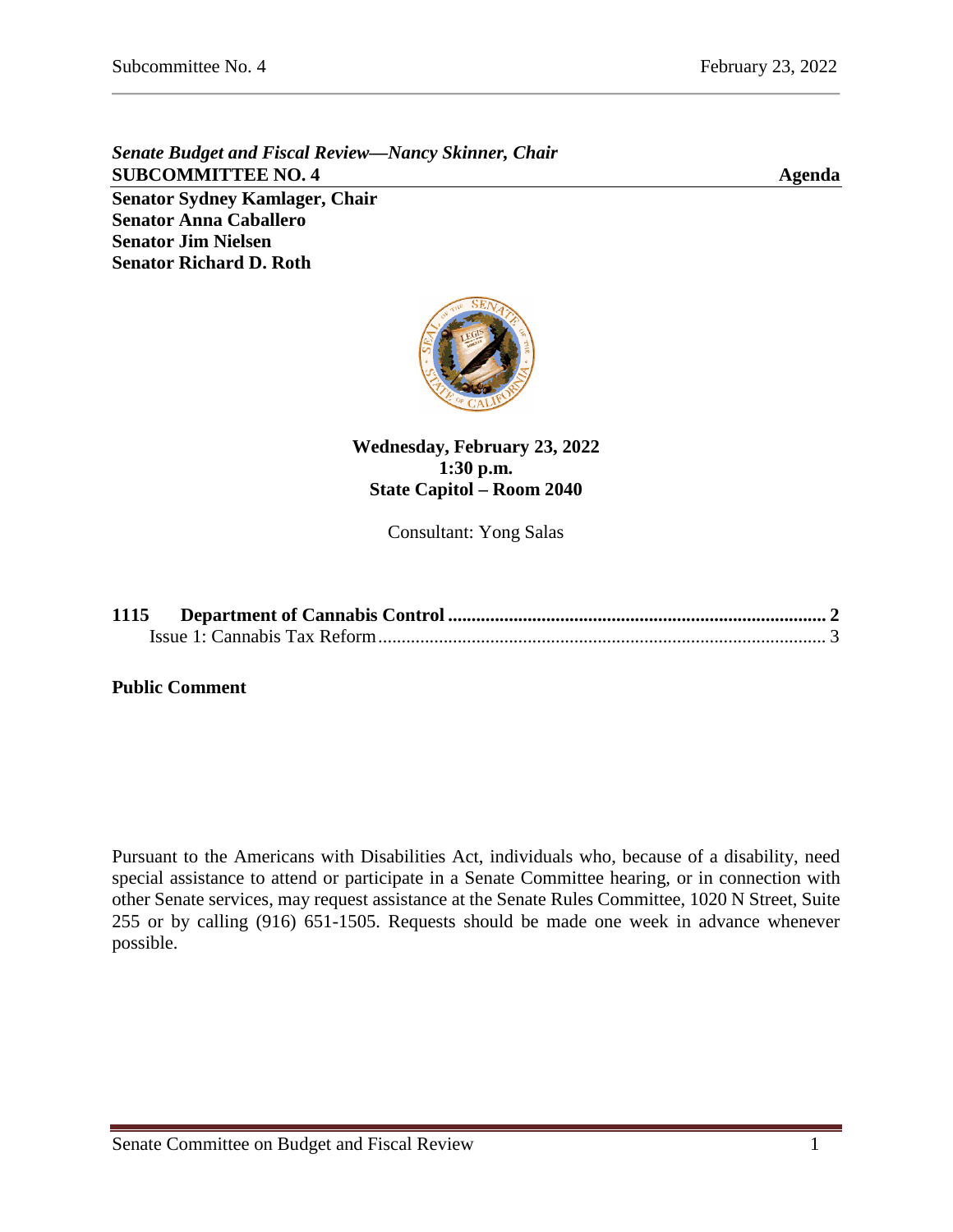#### <span id="page-1-0"></span>**1115 DEPARTMENT OF CANNABIS CONTROL**

The Department of Cannabis Control (DCC) was consolidated from three cannabis licensing entities into one department pursuant to Assembly Bill 141 (Committee on Budget), Chapter 70, Statutes of 2021. DCC licenses and regulates cannabis businesses, including cannabis-related cultivation, manufacturing, and sales.

**Budget Overview:** The Governor's budget proposes \$181.1 million and 626 positions in the budget year, as shown in the figure below. This is an increase of two positions but a decrease of approximately \$110 million from 2021-22, mostly due to significant one-time funding provided in the 2021-22 budget.

|                                                                           | <b>Positions</b>         |         |          | <b>Expenditures</b> |                 |           |  |
|---------------------------------------------------------------------------|--------------------------|---------|----------|---------------------|-----------------|-----------|--|
|                                                                           | 2020-21                  | 2021-22 | 2022-23  | $2020 - 21$ *       | 2021-22*        | 2022-23*  |  |
| 1460<br><b>Department of Cannabis Control</b>                             | $\overline{\phantom{a}}$ | 624.0   | 626.0    |                     | \$293.584<br>S- | \$181,117 |  |
| TOTALS, POSITIONS AND EXPENDITURES (AII<br>Programs)                      |                          | 624.0   | 626.0    |                     | \$293,584<br>s- | \$181,117 |  |
| <b>FUNDING</b>                                                            |                          |         | 2020-21* |                     | 2021-22*        | 2022-23*  |  |
| 0001<br><b>General Fund</b>                                               |                          |         |          | \$-                 | \$125,733       | \$1,429   |  |
| 0995<br><b>Reimbursements</b>                                             |                          |         |          | -                   | 185             | 737       |  |
| 3288<br><b>Cannabis Control Fund</b>                                      |                          |         |          | ۰                   | 157,666         | 155,277   |  |
| 3335<br>Cannabis Tax Fund - Cannabis Control                              |                          |         |          | ۰                   | ٠               | 13,674    |  |
| Cannabis Tax Fund - Department of Cannabis Control - Allocation 2<br>3346 |                          |         |          | ۰                   | 10.000          | 10,000    |  |
| <b>TOTALS, EXPENDITURES, ALL FUNDS</b>                                    |                          |         |          | \$-                 | \$293.584       | \$181,117 |  |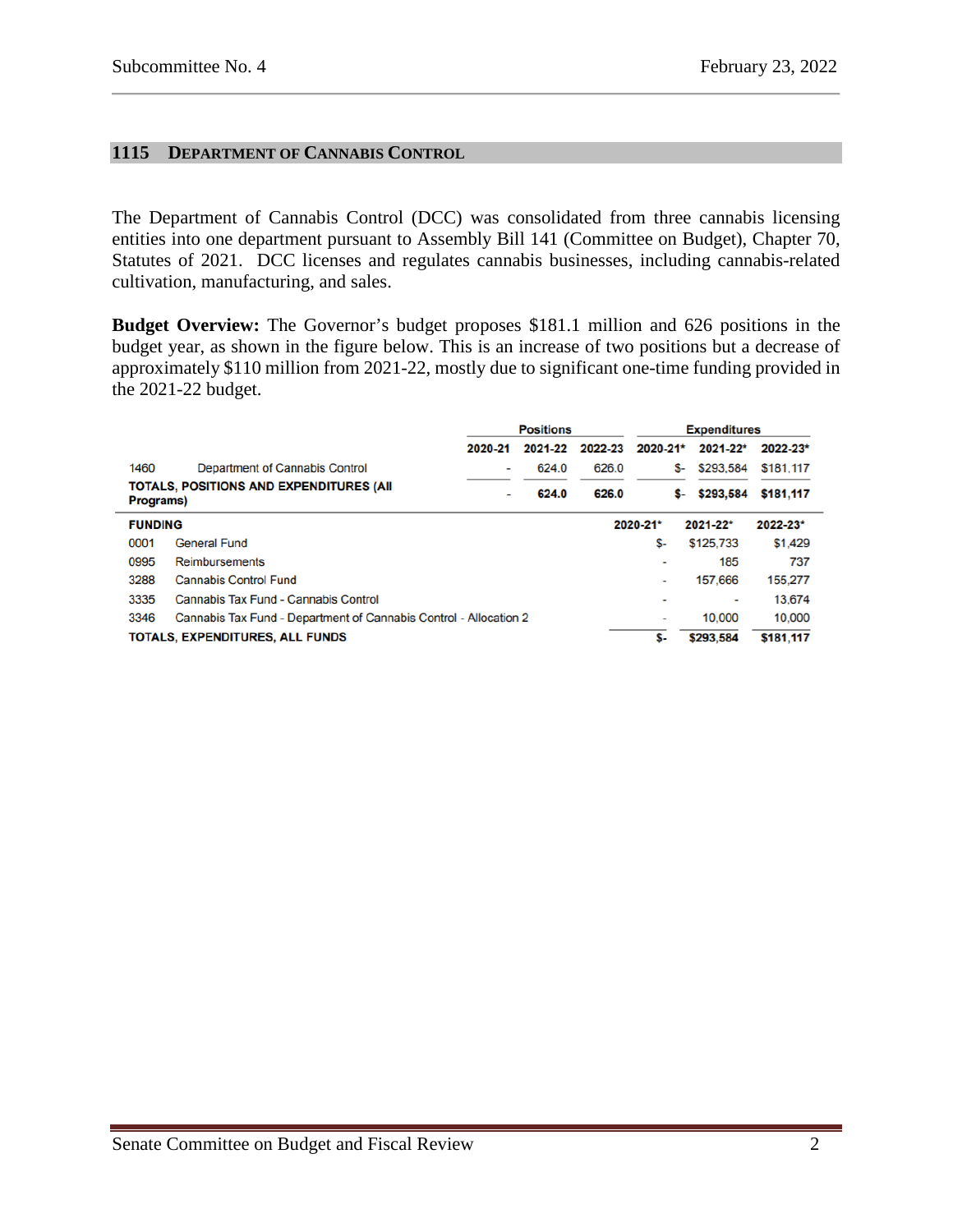### <span id="page-2-0"></span>**Issue 1: Cannabis Tax Reform**

### **Panel**

- Seth Kerstein, Legislative Analyst's Office
- Greg Minor, City of Oakland
- Amber Senter, Supernova Women
- Virgil Grant, Los Angeles Equity Operator
- Kristin Heidelbach, Teamsters
- Jassy Grewal, United Food and Commercial Workers Union
- Terry Brennand, SEIU
- Beverly Yu, United Domestic Workers/AFSCME Local 3930
- Caren Woodson, Kiva Convections
- Adrien Keys, Small Homestead Cannabis Farmer from Trinity County
- Nick Maduros, California Department of Tax and Fee Administration
- Nicole Elliott, Department of Cannabis Control

# **Background**

Since the passage of Proposition 64—the Control, Regulation and Tax Adult Use of Marijuana Act, which authorized adults aged 21 years or older to legally grow, possess, and use marijuana for non-medical purposes—in 2016, the Legislature passed two pieces of legislation that further implemented the Act. First, in 2017, the Legislature passed Senate Bill 94 (Committee on Budget and Fiscal Review), Chapter 27, Statutes of 2017, the Medicinal and Adult-Use Cannabis Regulation and Safety Act, that created a single-comprehensive system to control and regulate the cultivation, distribution, transport, storage, manufacturing, processing and sale of both medicinal and adult-use cannabis. Then, in 2019, Assembly Bill 97 (Committee on Budget), Chapter 40, Statutes of 2019, strengthened enforcement tools and licensing requirements, and extended the time for local governments to undergo the California Environmental Quality Act to July 1, 2021, related to cannabis activities, among other provisions. Most recently, Assembly Bill 141 (Committee on Budget), Chapter 70, Statutes of 2021, consolidated the three licensing entities into one department, the Department of Cannabis Control, and extended the state's provisional licensing program.

Prior to the passage of Proposition 64, the Legislature and the voters created a layered network of cannabis-related policies. These include:

- In 1996, California voters approved Proposition 215, known as the Compassionate Use Act, which statutorily authorized the use of medical cannabis, and provided protections for physicians who made medical cannabis recommendations.
- In 2003, Senate Bill 420 (Vasconcellos), Chapter 875, Statutes of 2003, established the voluntary Medical Marijuana Program under the California Department of Public Health, which provided access to medical cannabis for qualified patients and primary caregivers and created a medical marijuana identification card and registry database.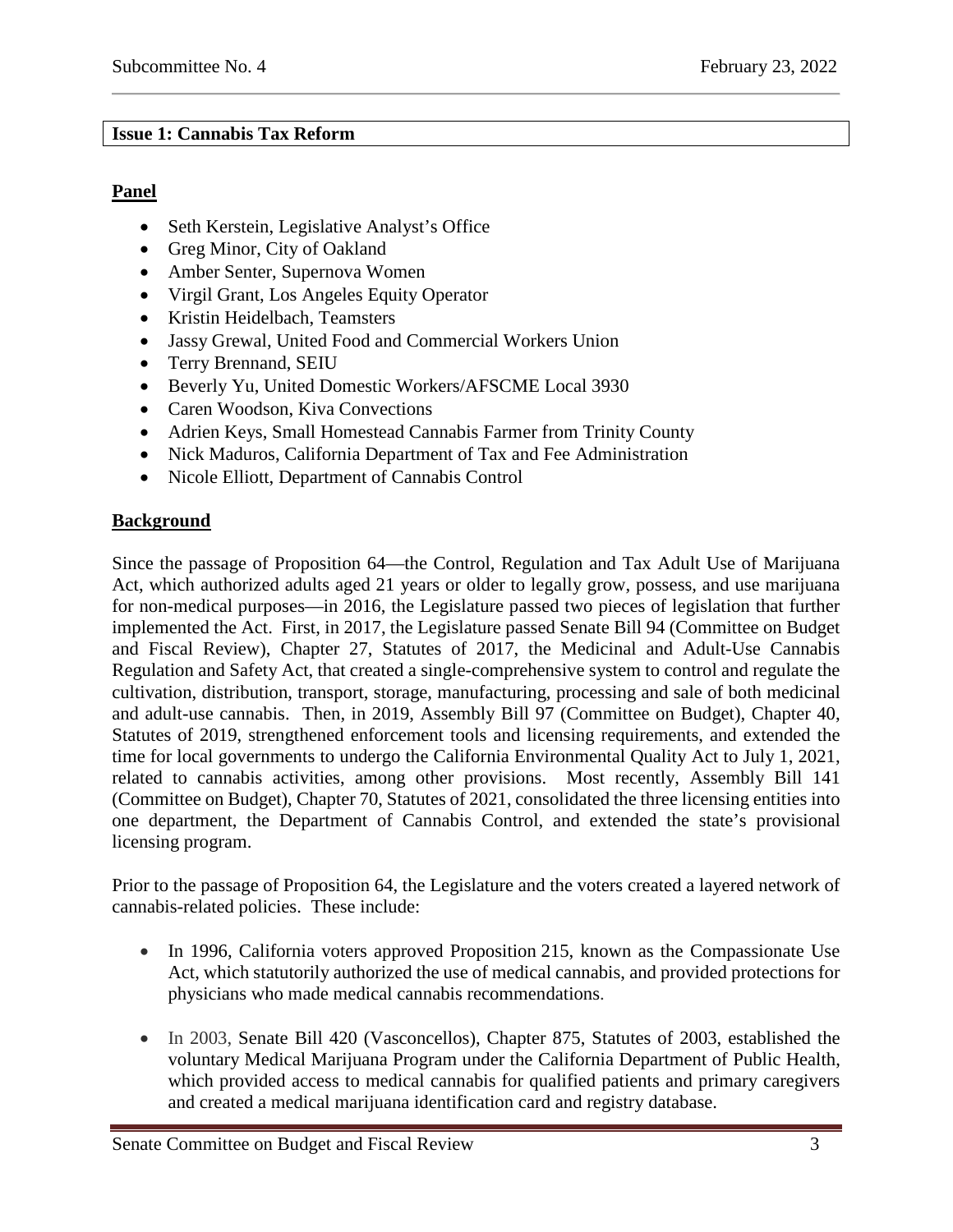• In 2015, Governor Jerry Brown signed the Medical Marijuana Regulation and Safety Act, comprised of Assembly Bill 243 (Wood), Chapter 688, Statutes of 2015; Assembly Bill 266 (Bonta), Chapter 689, Statutes of 2015; and Senate Bill 643 (McGuire), Chapter 719, Statutes of 2015. Together, these bills established the oversight and regulatory framework for the cultivation, manufacture, transportation, storage, and distribution of medical cannabis in California.

As a result of varied and layered policies, the pathway for cannabis licensure has been burdensome and costly. Existing law and regulations require operators to be dually-licensed at both the local and state levels. In the 482 cities in California, approximately 41 percent allow for legal commercial cannabis business activity within their jurisdiction, while approximately 55 percent of counties allow for this activity. $\frac{1}{1}$  $\frac{1}{1}$  $\frac{1}{1}$ 

# **Cannabis Taxes**

Proposition 64 established two state excise taxes on cannabis: 1) 15 percent excise tax on retail gross receipts, and 2) a cultivation tax on harvested plants that is based on weight. The California Department of Tax and Fee Administration (CDTFA), which administers these cannabis taxes, is statutorily required to adjust the cultivation tax rates annually for inflation. Beginning on January 1, 2022, existing law required the cultivation tax to be adjusted to \$10.08 per ounce of dried flowers (an increase from the previous rate of \$9.65 per ounce of dried flowers), \$3.00 per ounce of dried leaves (an increase from the previous rate of \$2.87 per ounce of dried leaves), and \$1.41 per ounce of fresh plants (an increase from the previous rate \$1.35 per ounce of fresh plants). Proposition 64 eliminated the standard sales tax on medical marijuana patients with a state ID card; but recreational cannabis is subject to existing state and local sales tax. Lastly, locals have discretion on setting additional taxes on cannabis activity. In some jurisdictions, local taxes on cannabis products can be as high as ten percent.

The retail excise tax and the cultivation tax are both collected by distributors. At the end of 2019, CDTFA raised the mark-up<sup>[2](#page-3-1)</sup> on wholesale cannabis from 60 percent to 80 percent, and it has remained at 80 percent since. The following chart from the Legislative Analyst's Office (LAO) outlines the cannabis tax structure.

<span id="page-3-0"></span> <sup>1</sup> <https://cannabis.ca.gov/wp-content/uploads/sites/2/2021/12/CAC-Annual-Report-2021.pdf>

<span id="page-3-1"></span><sup>&</sup>lt;sup>2</sup> In an arm's length transaction, meaning the consideration received reflects the fair market value between two parties under no requirement to participate in the transaction, the distributor calculates the cannabis excise tax based on the "average market price," which is computed by applying the CDTFA's predetermined mark-up rate.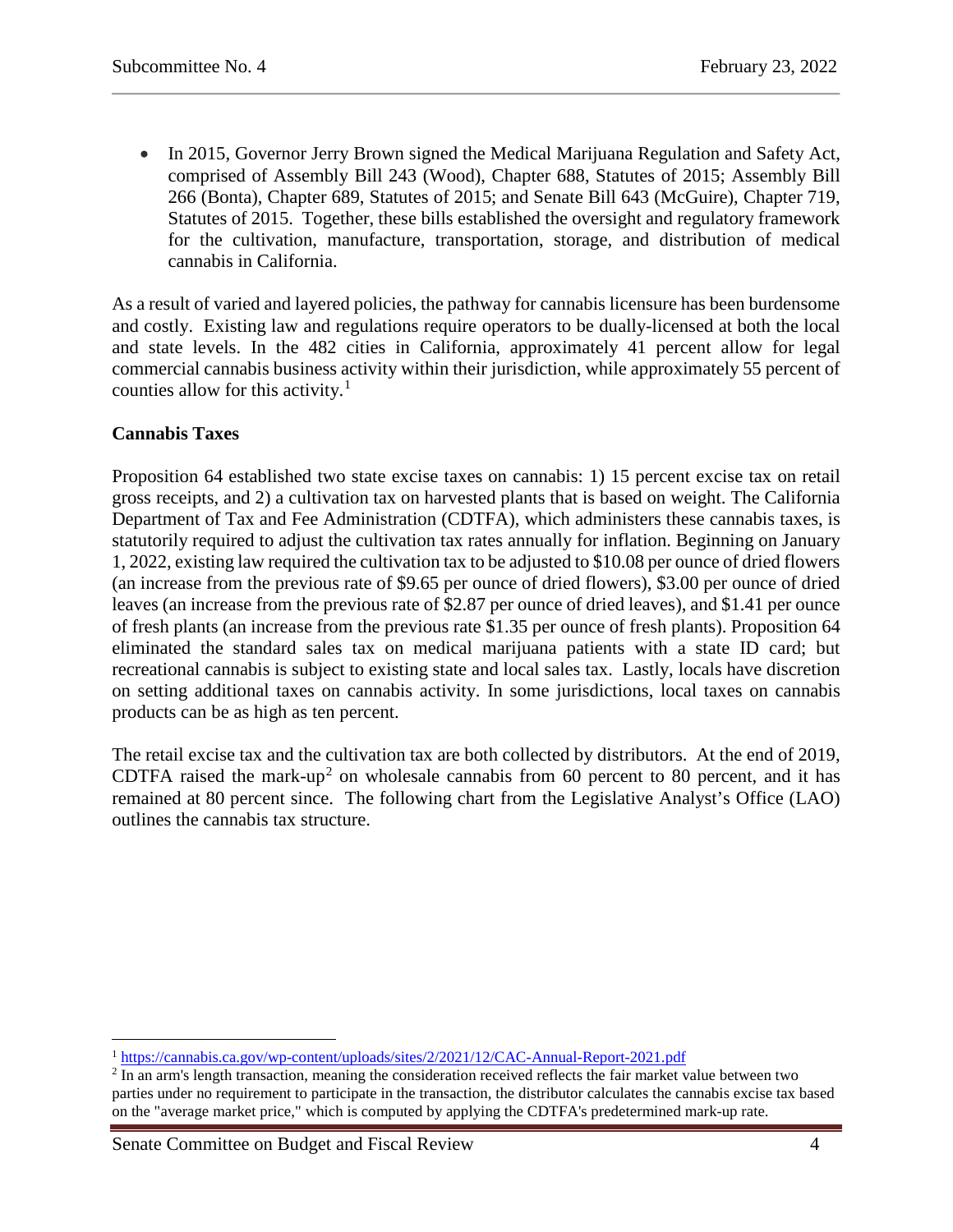| <b>California's Cannabis Taxes</b>                                                                                                              |                                                                |                                                                                                                                                                                                                |  |  |  |
|-------------------------------------------------------------------------------------------------------------------------------------------------|----------------------------------------------------------------|----------------------------------------------------------------------------------------------------------------------------------------------------------------------------------------------------------------|--|--|--|
| <b>Tax</b>                                                                                                                                      | Type                                                           | Rate on January 1, 2020                                                                                                                                                                                        |  |  |  |
| State retail excise tax                                                                                                                         | Ad valorem tax primarily on wholesale sales                    | Nominally 15 percent of retail price. In practice:<br>• For most sales, administratively determined<br>percentage of wholesale price (currently<br>27 percent)<br>• For some sales, 15 percent of retail price |  |  |  |
| State cultivation tax                                                                                                                           | Weight-based tax on harvested cannabis                         | • \$9.65 per ounce of dried cannabis flowers<br>• \$2.87 per ounce of dried cannabis leaves<br>• \$1.35 per ounce of fresh cannabis plant                                                                      |  |  |  |
| Local taxes                                                                                                                                     | Varies; most commonly ad valorem or based<br>on square footage | Varies-on average, roughly equivalent to a<br>14 percent tax on retail sales <sup>a</sup>                                                                                                                      |  |  |  |
| <sup>a</sup> LAO estimate of the average cumulative tax rate, including taxes on cultivation, manufacturing, distribution, testing, and retail. |                                                                |                                                                                                                                                                                                                |  |  |  |

# **Governor's Budget Proposal**

The cannabis excise tax and the cultivation tax are deposited into the Cannabis Tax Fund, which is then distributed for various purposes as required by Proposition 64. The Cannabis Tax Fund revenue is distributed in three Allocations. Revenue collected in a given fiscal year is first distributed to Allocations 1 and 2 (both described in more detail below). After the distributions to Allocations 1 and 2, the remaining revenue is carried over to the next fiscal year and distributed to Allocation 3 (described in more detail below). Pursuant to the Governor's budget estimates, for the 2021-22 fiscal year, after distributions to Allocations 1 and 2, the balance is approximately \$595 million, which is carried into the 2022-23 fiscal year for Allocation 3 disbursements. The balance from 2020-21 that was carried over to provide the Allocation 3 disbursements for the 2021-22 fiscal year was approximately \$670 million. This represents an estimated \$75 million less available for Allocation 3 programs in 2022-23 as compared to 2021-22.

The Administration estimates that cannabis tax revenues will be \$786.8 million in 2022-23, an increase of \$78.9 million from 2021-22. The below chart shows the quarterly revenue trends for the Cannabis Tax Fund, provided by the LAO.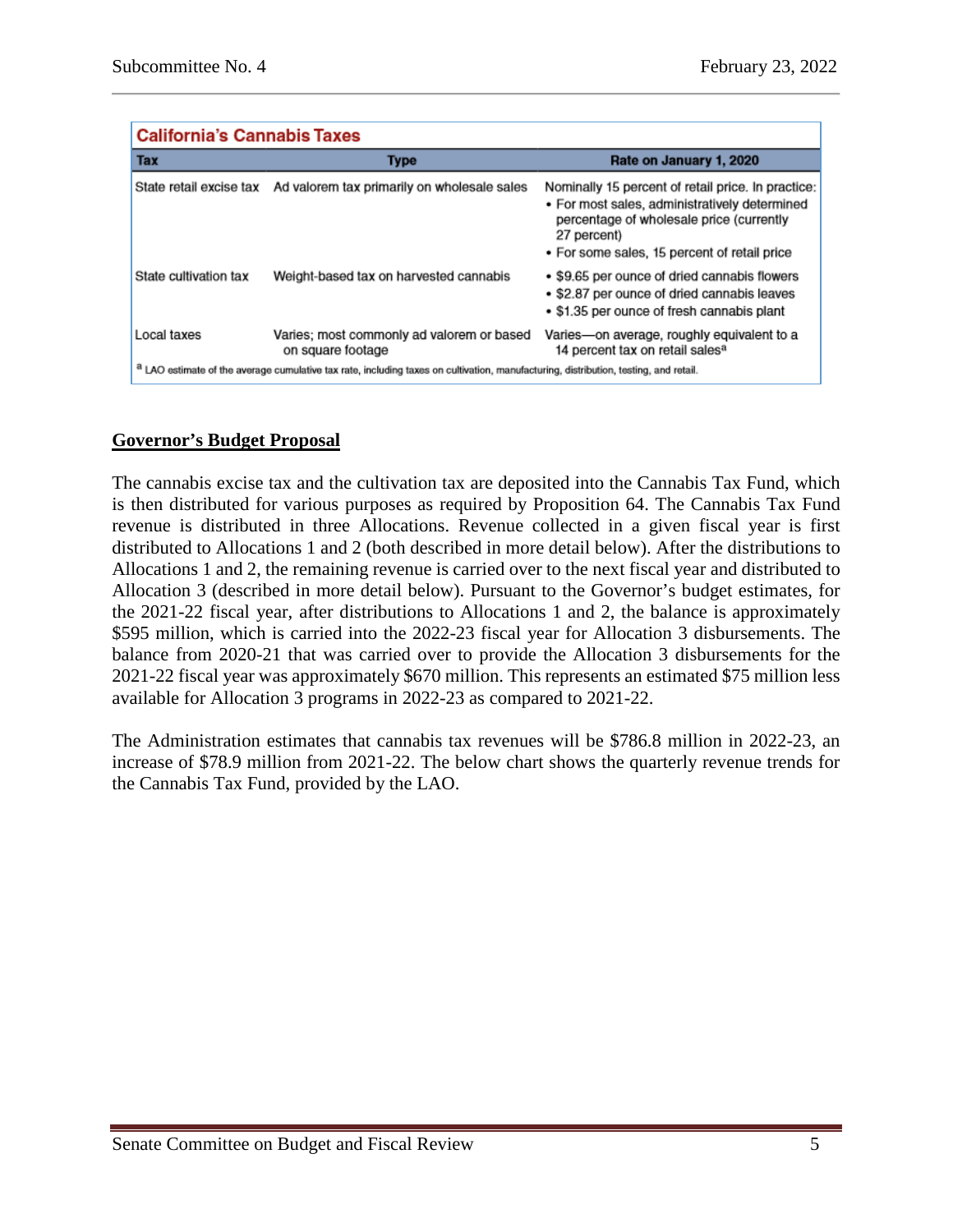

The estimated revenues and expenditure allocations for the Cannabis Tax Fund provided by the Department of Finance are on the next page.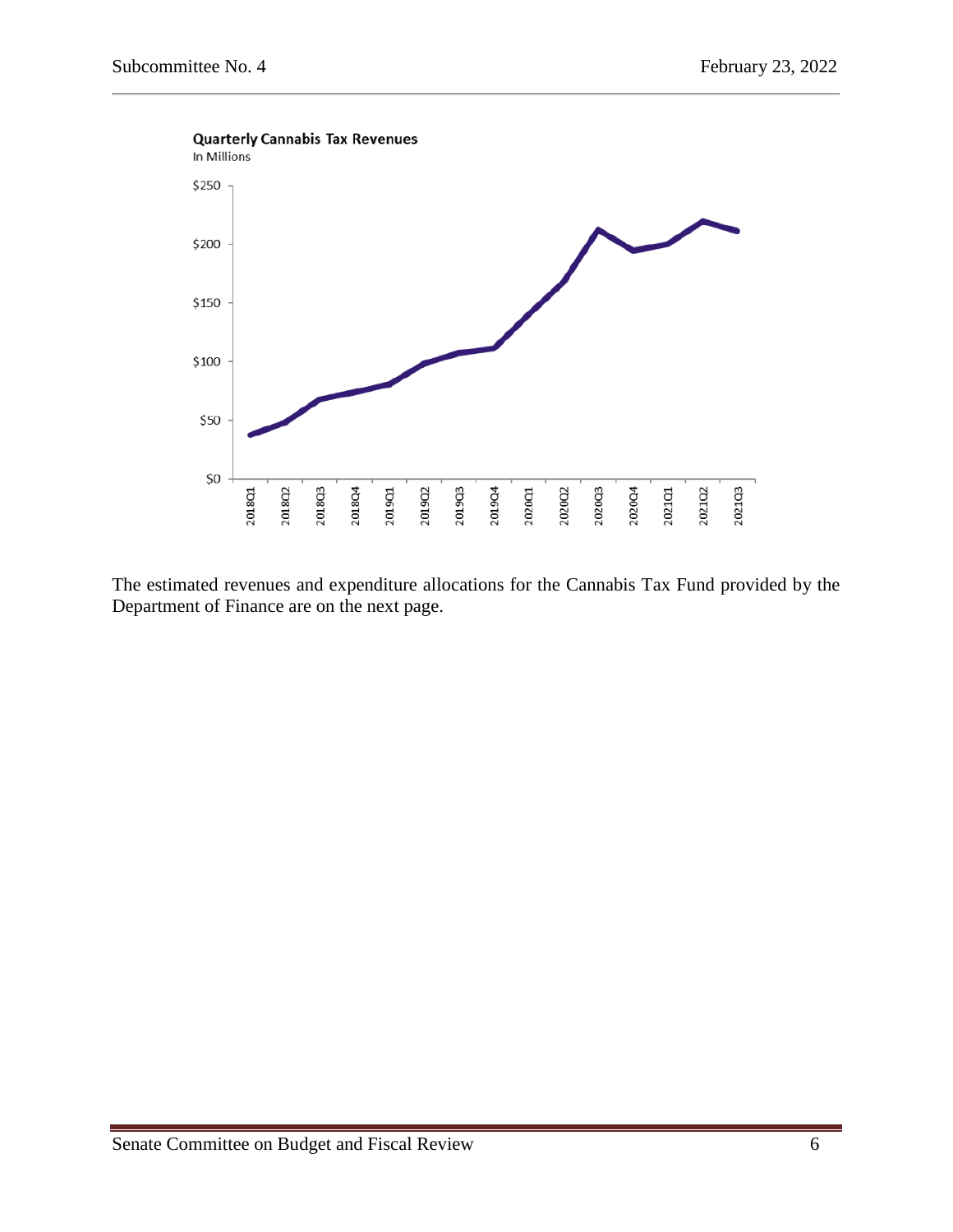| <b>REVENUES:</b><br><b>Beginning Balance</b>                            | \$337,762   | \$669,610                |                |
|-------------------------------------------------------------------------|-------------|--------------------------|----------------|
|                                                                         |             |                          |                |
|                                                                         |             |                          | \$594,868      |
| Cannabis Tax                                                            | 770.380     | 710.915                  | 786.836        |
| <b>Total Revenues</b>                                                   | \$1,108,142 | \$1,380,525              | \$1,381,704    |
| <b>Allocation 1: Regulatory and Administrative</b>                      |             |                          |                |
| <b>Bureau of Cannabis Control (Equity Program)</b>                      | 15,517      |                          |                |
| Governor's Office of Business and Economic Development (Equity Program) | ۰           | 15.573                   | 15.574         |
| Department of Cannabis Control                                          |             | $\overline{\phantom{a}}$ | 13.674         |
| Department of Fish and Wildlife                                         | 7.783       | 9.084                    | 10.431         |
| Department of Pesticide Reaulation                                      | 3.418       | 2.726                    | 2.729          |
| <b>State Water Resources Control Board</b>                              | 10.097      | 10.728                   | 10.723         |
| <b>Employment Development Department</b>                                | 3.633       | 3.630                    | 3.630          |
| Department of Tax and Fee Administration                                | 12.425      | 9.347                    | 9.750          |
| <b>State Controller's Office</b>                                        | ۰           |                          | 502            |
| Department of Finance                                                   | i.          | 440                      |                |
| Statewide General Administration                                        | 2.897       | 9.519                    | 14,419         |
| <b>Total Allocation 1</b>                                               | \$55,770    | S61.047                  | <b>S81.432</b> |
| Allocation 2: Specified Allocations for Research and Other Programs     |             |                          |                |
| Public University/Universities in California                            | 10.000      | 10.000                   | 10.000         |
| California Highway Patrol                                               | 3.000       | 3,000                    | 3.000          |
| Governor's Office of Business and Economic Development                  | 30,000      | 40,000                   | 50,000         |
| University of San Diego Center for Medicinal Cannabis Research          | 2,000       | 2,000                    | 2,000          |
| <b>Total Allocation 2</b>                                               | \$45,000    | \$55,000                 | \$65,000       |
| Allocation 3: Percentage of Remaining Revenue Collection                |             |                          |                |
| Youth Education Prevention, Early Intervention and Treatment Account    | 202.657     | 401.766                  | 356.921        |
| Environmental Restoration and Protection Account                        | 67.552      | 133.922                  | 118,974        |
| State and Local Government Law Enforcement Account                      | 67,552      | 133,922                  | 118,974        |
| <b>Total Allocation 3</b>                                               | \$337,762   | \$669,610                | \$594,868      |
| Based on prior year actual tax collection                               |             |                          |                |
| <b>Total Expenditures</b>                                               | S438.532    | \$785,657                | \$741,300      |
| <b>Balance of Tax Receipts</b>                                          | S669,610    | \$594,868                | \$640,404      |

#### California Cannabis Tax Fund (3314) Estimated Revenues & Expenditure Allocations

In the above chart, "Allocation 1" refers to regulatory costs as allowed by Proposition 64, for the following agencies:

- CDTFA for administering and collecting taxes, not to exceed 4 percent of the tax revenues received.
- DCC for implementing, administering, and enforcing cannabis laws, to the extent these costs are not reimbursed by the Cannabis Control Fund, which receives licensing fees, until the end of the 2022-23 fiscal year.
- Department of Fish and Wildlife, the State Water Resources Control Board, and the Department of Pesticide for cannabis-related activities as required by law, to the extent that these costs are not reimbursed.
- Governor's Office of Business and Economic Development to implement the Cannabis Equity Act.
- The State Controller's Office, for cannabis-related activities, including audits.
- The Division of Labor Standards Enforcement and the Division of Occupational Safety and Health within the Department of Industrial Relations and the Employee Development Department for the costs of applying and enforcing state labor laws to cannabis licensees.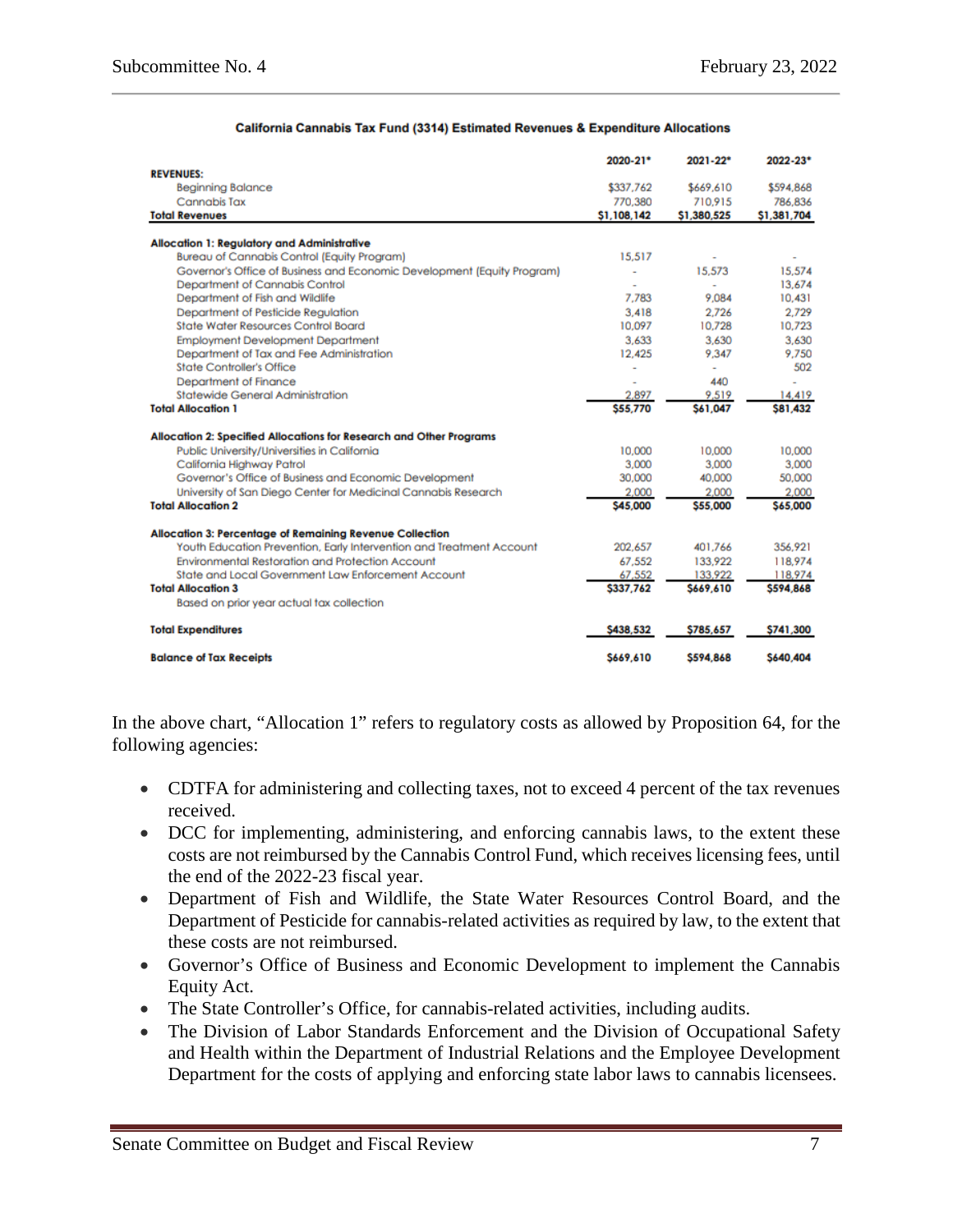For the 2022-23 Budget, the Administration proposes new spending under Allocation 1:

- *Department of Cannabis Control.* One-time \$13.7 million Cannabis Tax Fund an information technology assessment of a unified cannabis licensing system, consumer awareness campaign, and data collection and sharing efforts.
- *Department of Tax and Fee Administration.* \$882,000 Cannabis Tax Fund in 2022-23 and \$815,000 beginning in 2023-24 and ongoing for to provide audit support for the Cannabis Taxes Program.
- *Department of Fish and Wildlife.* \$1.3 million in 2022-23, \$1.2 million in 2023-24, and \$1.2 million in 2024-25 from the Cannabis Tax Fund for costs related to the provisional licensing program.
- *State Controller's Office.* \$502,000 in 2022-23 and \$489,000 ongoing from the California Cannabis Tax Fund to support 3.0 permanent positions for audits of the California Cannabis Tax Fund.
- *California Highway Patrol.* Authority for 9 positions to provide oversight for the Cannabis Tax Fund grant program (\$40 million under Allocation 3).

"Allocation 2" refers to set allocations for research and other programs, as required by law, and includes for 2022-23:

- \$2 million annually to the University of California San Diego Center for Medicinal Cannabis Research.
- \$50 million annually for the Governor's Office of Business and Economic Development for the Community Reinvestment grants program.
- \$3 million to the California Highway Patrol until 2022-23 to establish and adopt protocols related to impaired driving.
- \$10 million for the Department of Cannabis Control to award funds to public universities to conduct cannabis-related research until 2028-29.

"Allocation 3" distributes the remaining revenues from the prior year after the expenditures in Allocations 1 and 2, so that 60 percent of the remaining revenues are deposited into the Youth Education, Prevention, Early Intervention and Treatment Account, 20 percent are deposited in the Environmental Restoration and Protection Account, and the final 20 percent going to the State and Local Government Law Enforcement Account.

The chart below describes in further detail how the Allocation 3 funds will be distributed at Governor's Budget: